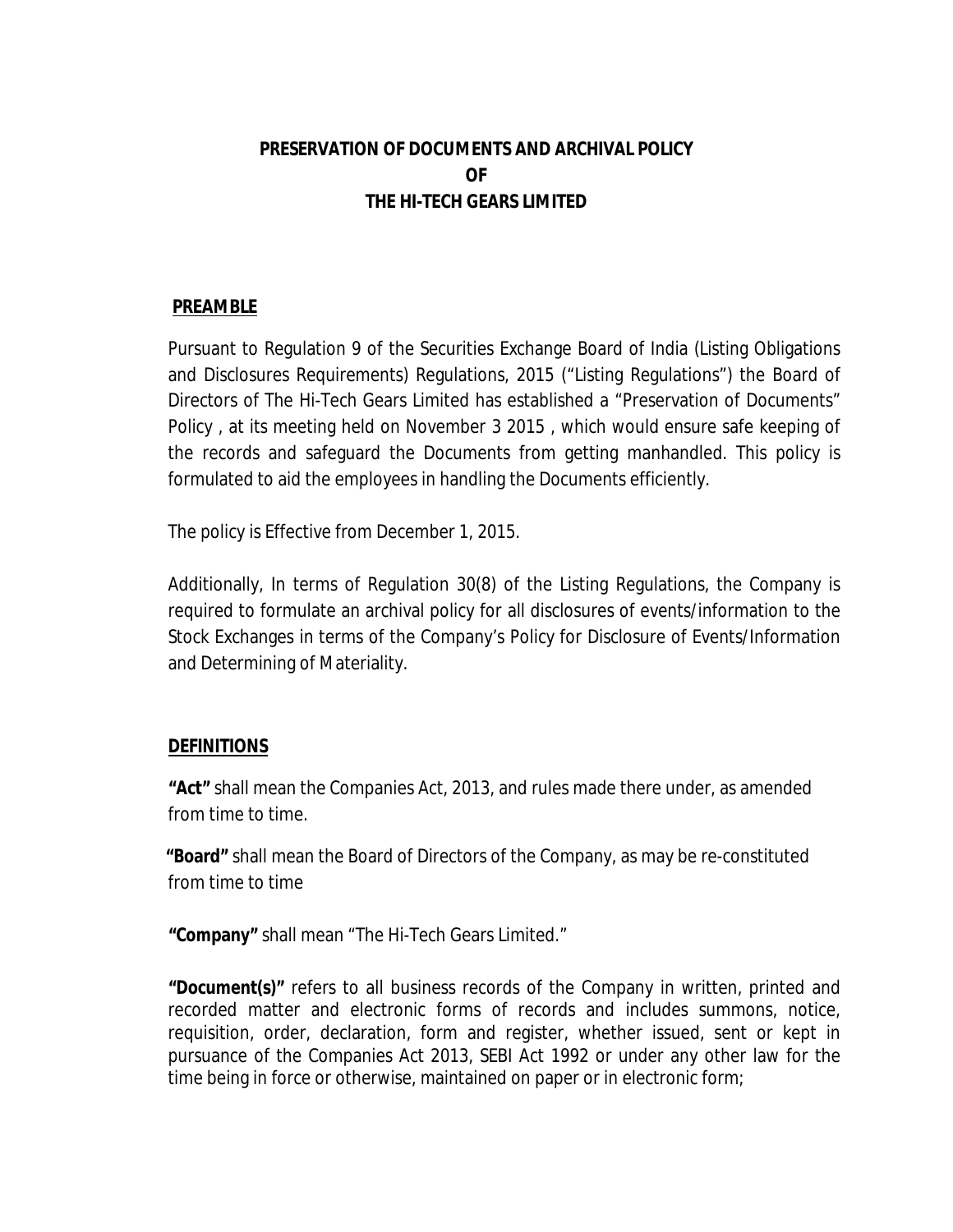**"Preservation"** shall mean to keep in good order and to prevent from being altered, damaged or destroyed.

**"Key Managerial Personnel"** "Key Managerial Personnel" shall mean the officers of the Company as defined in Section 2(51) of the Companies Act, 2013 and rules prescribed there under.

**"Regulations"** shall mean the Securities Exchange Board of India (Listing Obligation and Disclosure Requirement) Regulations, 2015.

**"Secretarial Standards"** means standards issued by the Institute of Company Secretaries of India under section 118 (10) of the Companies Act 2013.

**"Policy"** shall mean, "Preservation of Documents and Archival policy".

The words and phrases used in this policy and not defined here shall derive their meaning from the Companies Act, 2013 & other Applicable Laws.

Any other term not defined herein shall have the same meaning as defined in the SEBI (Listing Obligations and Disclosure Requirements) Regulations 2015, Companies Act, 2013, Securities Contract Regulation Act or any other applicable law or regulations.

## **POLICY FOR PRESERVATION OF DOCUMENTS**

This policy sets the standards for managing, storing and preservation of documents of the Company broadly classified in the following two categories:

**A.** The Documents of a permanent nature (listed in **Annexure 1**) shall be maintained and preserved permanently by the Company subject to the modifications, amendments, additions, deletions or any change made therein from time to time.

Provided that all such modifications, amendments, additions, deletions in the documents shall also be preserved permanently by the Company.

**B.** The documents to be maintained and preserved for a specified time period after completion of the relevant transactions (listed in **Annexure 2**) shall be preserved by the Company for the term not less than eight years after completion of the relevant transactions subject to the modifications, amendments, additions, deletions or any changes made therein from time to time.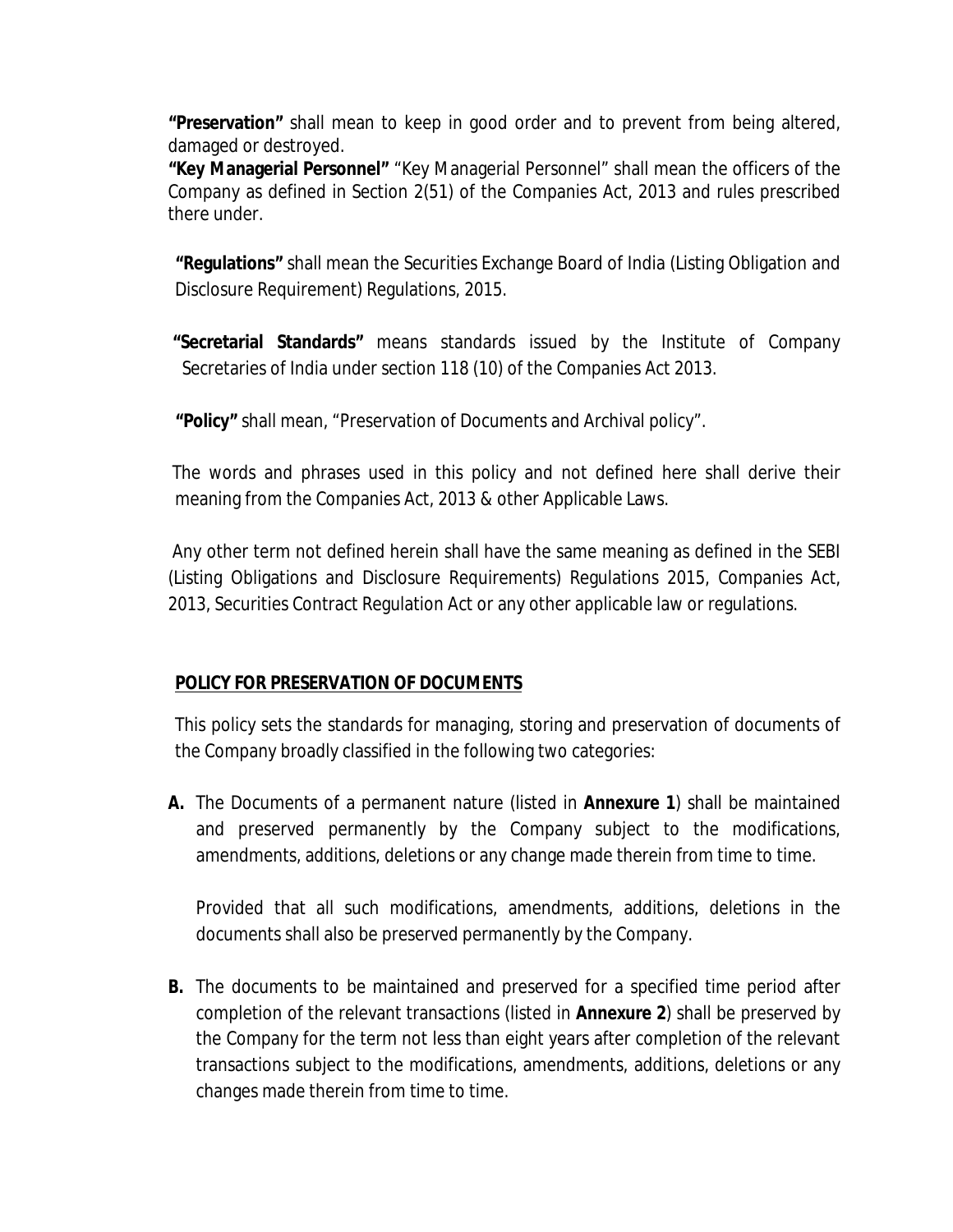Provided all such modifications, amendments, additions or deletions in the documents shall also be preserved for a term not less than eight years.

#### **ARCHIVAL POLICY**

Any disclosure of events or information which have been submitted by the Company to the Stock Exchanges under Regulation 30 of the Listing Regulations will be available on the website of the Company for a period of 5 years from the date of its disclosure and shall thereafter be archived from the website of the Company for a period of 2 years.

#### **CUSTODY OF THE DOCUMENTS**

The departmental head concerned will be responsible for the maintenance, preservation and destruction of records pertaining to the respective Department.

#### **AUTHORITY TO MAKE ALTERATIONS TO THE POLICY**

This policy as amended from time to time shall be made available at the website of the Company. The right to interpret/amend/modify this Policy vests in the Board of Directors of the Company.

#### **DESTRUCTION OF DOCUMENTS**

After the expiry of the statutory retention period, the preserved documents may be destroyed in such mode under any instructions approved by the department head(s). Destruction of Documents as a normal administrative practice will also be followed for records which are duplicate/ unimportant/ irrelevant. This applies to both Physical and Electronic Documents.

#### **COMMUNICATION OF THE POLICY**

For all new employees, a copy of this policy be provided as a part of the joining Documentation through emails or through information of having it available on the Company Website. Similarly for existing Employees and Directors a copy of this policy shall be posted on the web-site of the Company.

#### **REVIEW OF THE POLICY**

The Policy shall be subject to review & amendment by the Board as may be deemed necessary and in accordance with any regulatory amendments.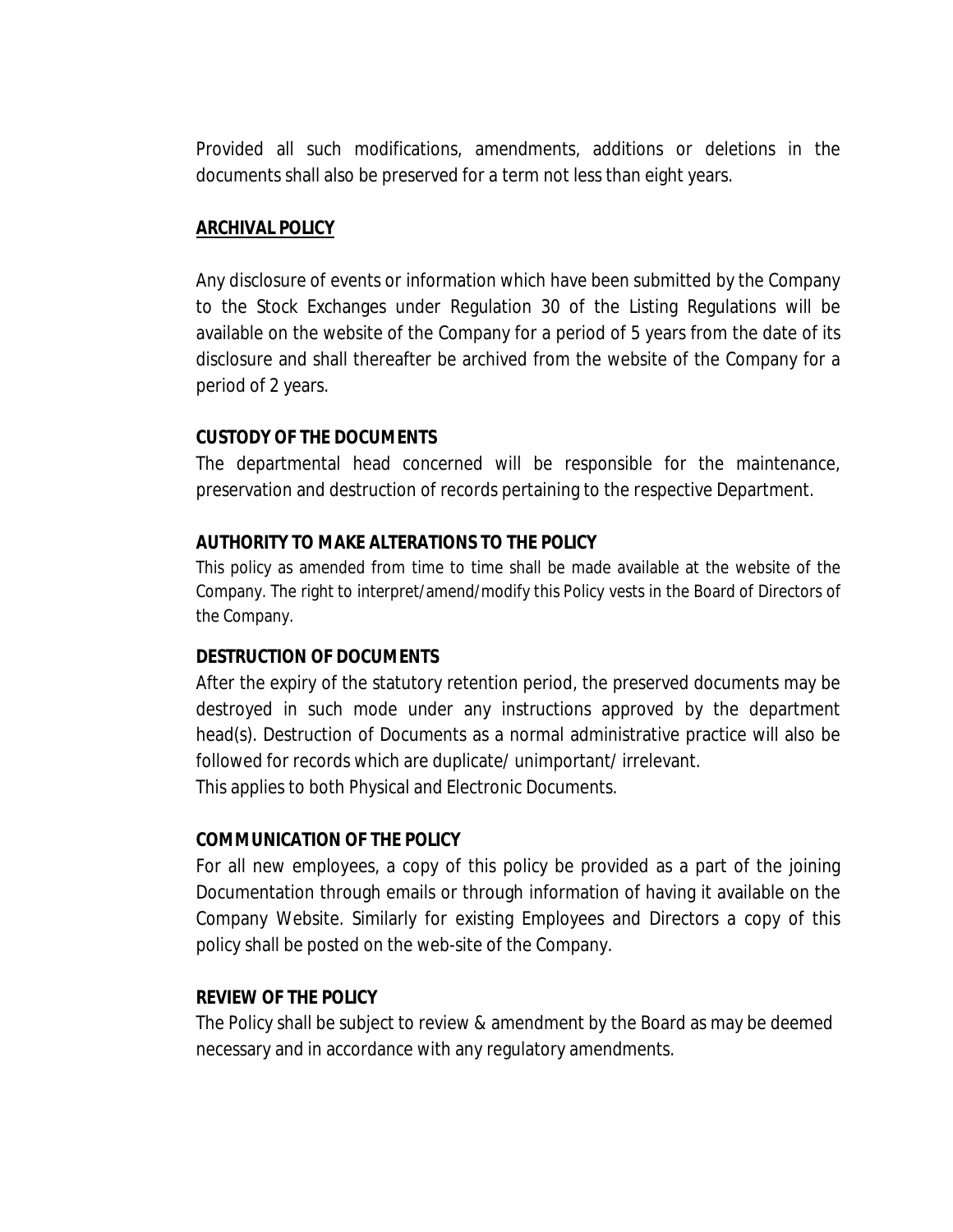### **SCOPE AND LIMITATION**

In the event of any conflict between the provisions of this Policy and the SEBI's LODR Regulations, 2015/ Companies Act, 2013 or any other statutory enactments, rules, the provisions of such Listing Regulations / Companies Act, 2013 or statutory enactments, ('Regulations') those regulations shall prevail over this Policy.

### **DISCLOSURE**

This policy shall be disclosed on the company's website www.thehitechgears.com and a weblink thereto shall be provided in the Annual Report of the Company.

## **Annexure 1 THE HI-TECH GEARS LIMITED**

### **Documents whose preservation shall be permanent in nature**

| S.NO | Nature of document(s)                                                     |
|------|---------------------------------------------------------------------------|
| 01   | <b>Registration Certificates</b>                                          |
| 02   | Licenses & Statutory Approvals                                            |
| 03   | Statutory Registers required under applicable laws                        |
| 04   | Audited financial statements                                              |
| 05   | Minutes of General Meeting                                                |
| 06   | Minutes of Board Meeting                                                  |
| 07   | Minutes of various Committee Meetings                                     |
| 08   | Material Agreements/ Contracts                                            |
| 09   | Orders issued by Courts/ Statutory bodies                                 |
| 10   | Investments Documents/ proofs including certificates etc.                 |
| 11   | Any other document as may be required to maintain permanently in terms of |
|      | applicable law(s), maintained and preserved from time to time.            |